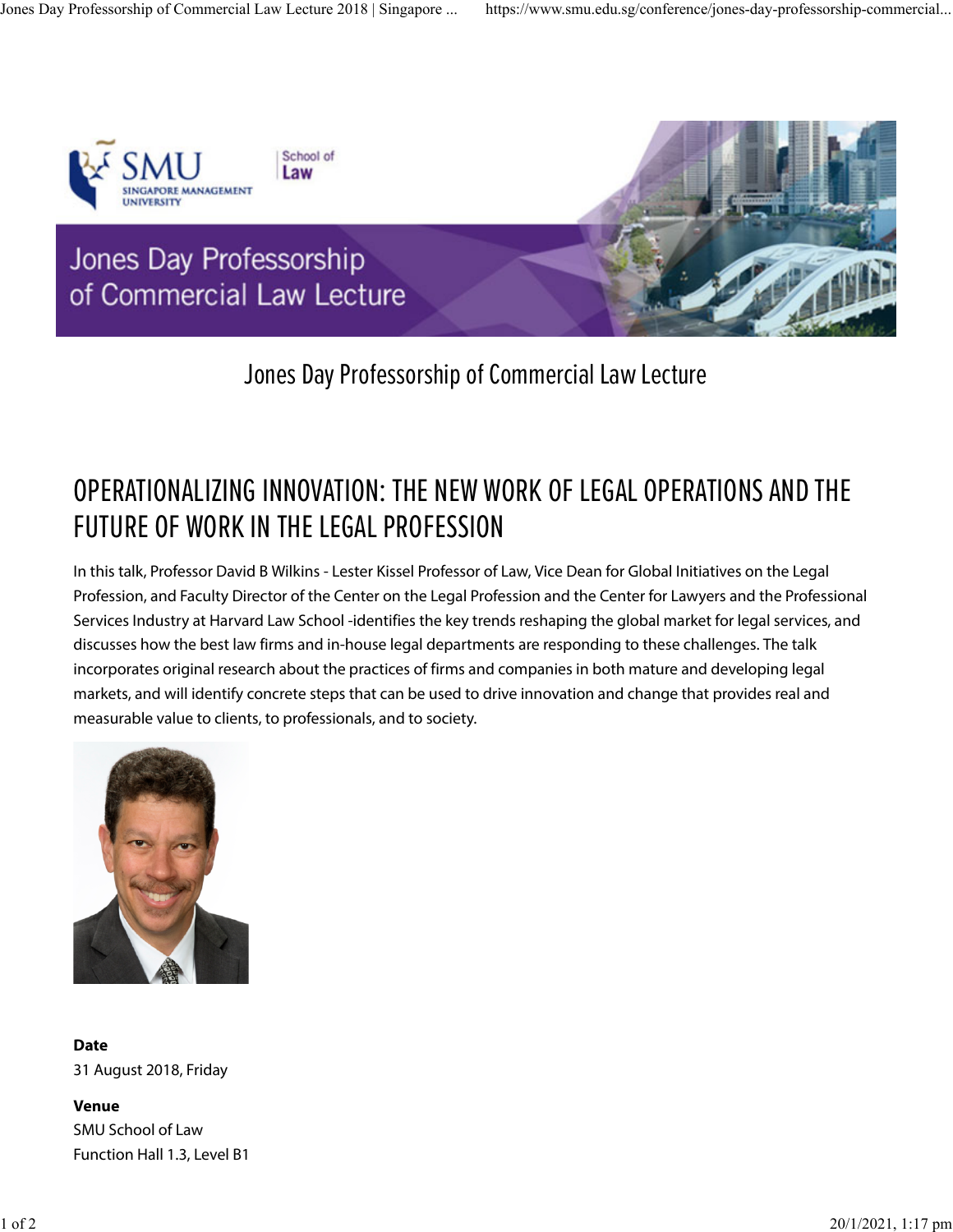### **Time**

5:00pm - 6:45pm (registration starts at 4:30pm)



### **This event is a SILE CPD Accredited Activity.**

Points: 1.5

Practice Area: Contemporary Issues in Legal Practice

Training Level: General

Participants who wish to obtain CPD Points are reminded that they must comply strictly with the Attendance Policy set out in the CPD Guidelines. For this activity, this includes signing in on arrival and signing out at the conclusion of the activity in the manner required by the organiser, and not being absent from the entire activity for more than 15 minutes. Participants who do not comply with the Attendance Policy will not be able to obtain CPD Points for attending the activity. Please refer to http://www.sileCPDcentre.sg for more information.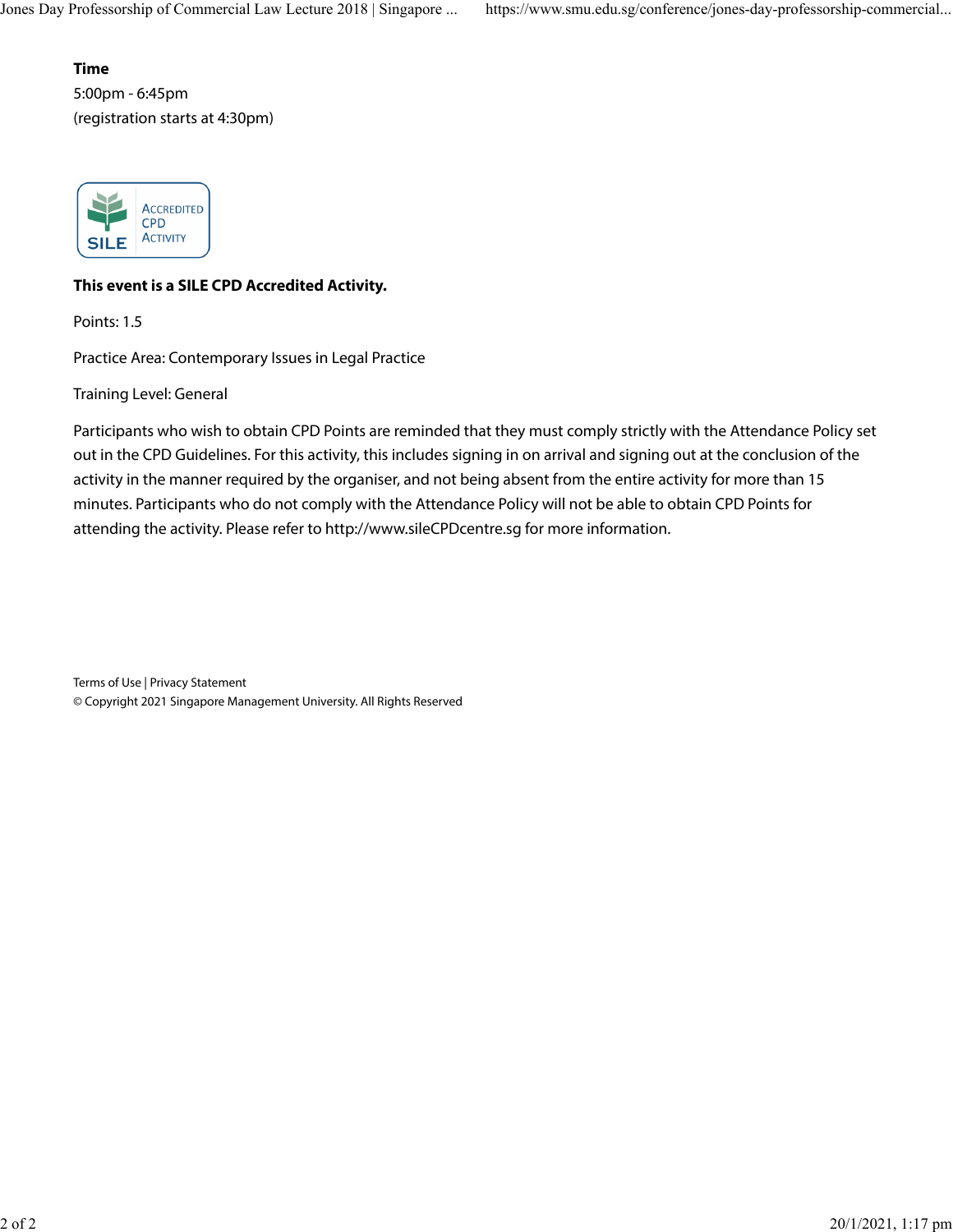

School of Law

## Jones Day Professorship of Commercial Law Lecture



## Guest of Honour



### **Mr Edwin Tong, SC, Senior Minister of State for Law and Health**

Edwin was Co-Head of the Litigation & Dispute Resolution Department at Allen & Gledhill. His core practice areas was in corporate and commercial disputes, restructuring and insolvency matters, and in international arbitration. Edwin is an elected Member of Parliament in Singapore for Marine Parade GRC and was appointed as Senior Minister of State in the Ministry of Law and the Ministry of Health, with effect from 1 July 2018.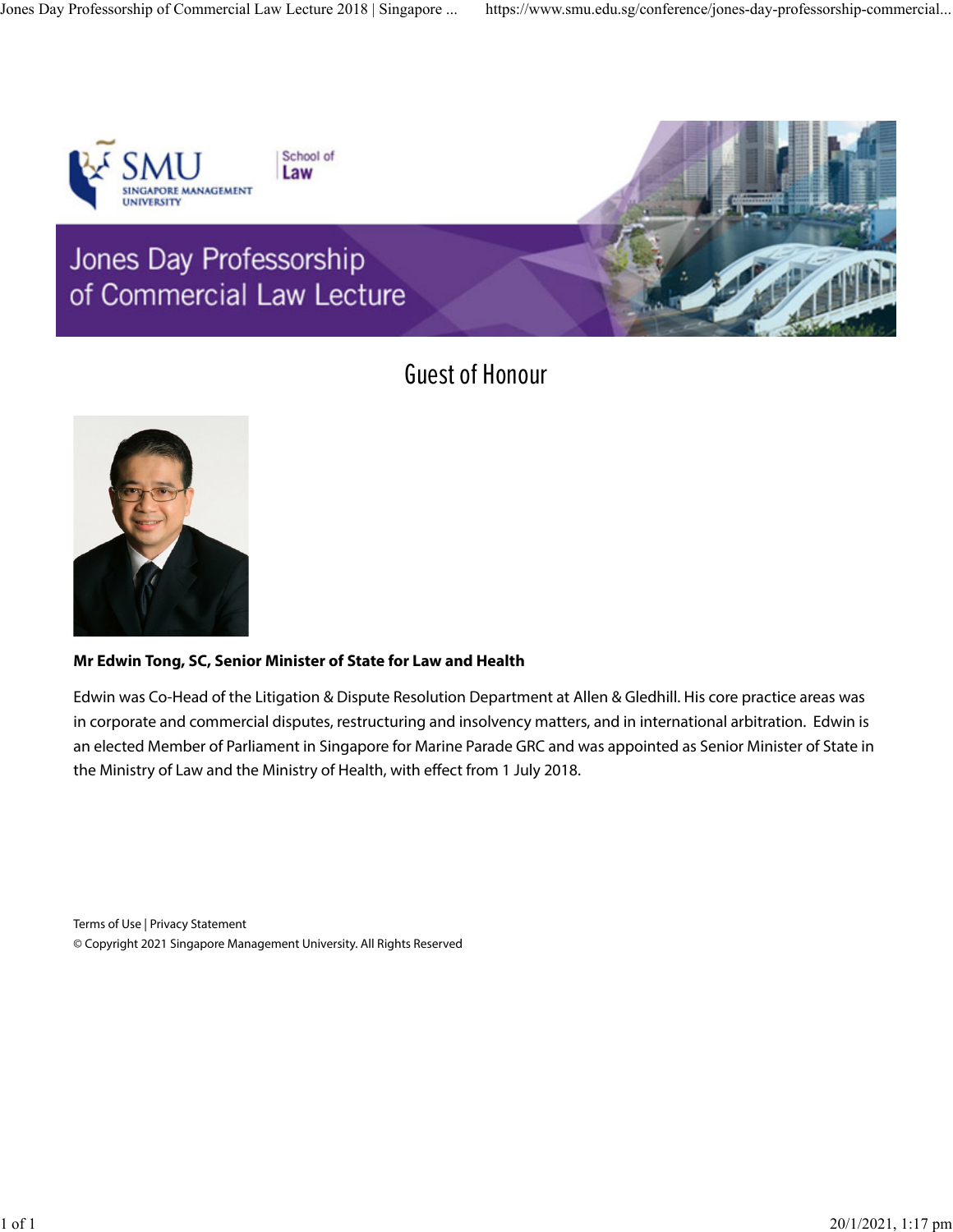

Jones Day Professorship

School of Law



# of Commercial Law Lecture

### Programme

**Welcome Address** Associate Professor Goh Yihan, Dean of SMU School of Law

**Opening Speech** Guest of Honour Mr Edwin Tong S.C., Senior Minister of State for Law and Health

**Introduction of Speaker** Ms Sushma Jobanputra, Partner-in-Charge (Singapore Office), Jones Day

**Presentation** Professor David B Wilkins

**Panel Discussion** Panellists: Professor David B. Wilkins, Dean Goh Yihan, Ms Sushma Jobanputra

#### **Q&A**

Professor David B. Wilkins, Dean Goh Yihan, Ms Sushma Jobanputra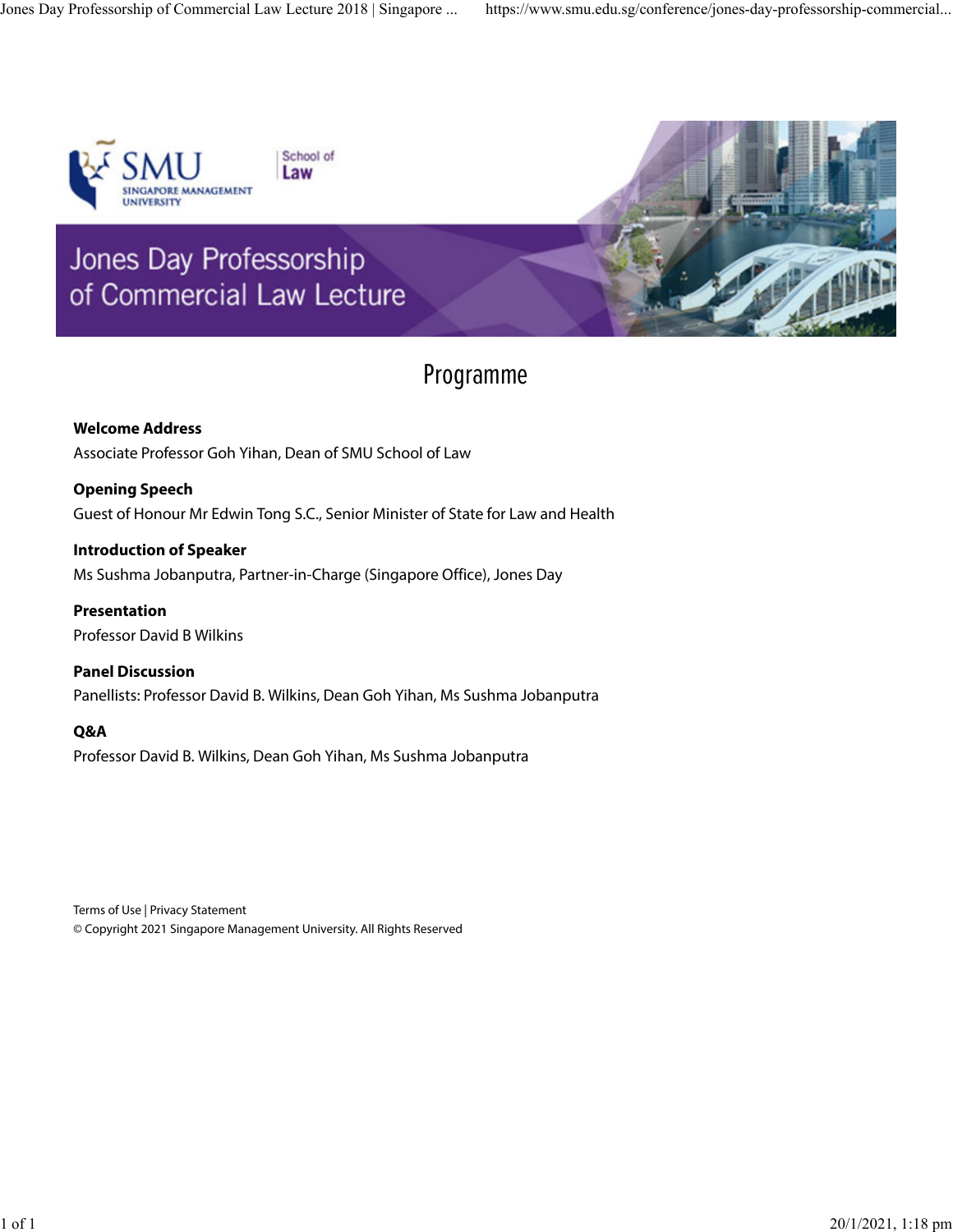

## Download Paper

Please click on [this](https://cebcla.smu.edu.sg/sites/cebcla.smu.edu.sg/files/Singapore%20Jones%20Day%20Lecture%20%28August%2031%2C%202018%29.pdf) link to download the paper from the presentation.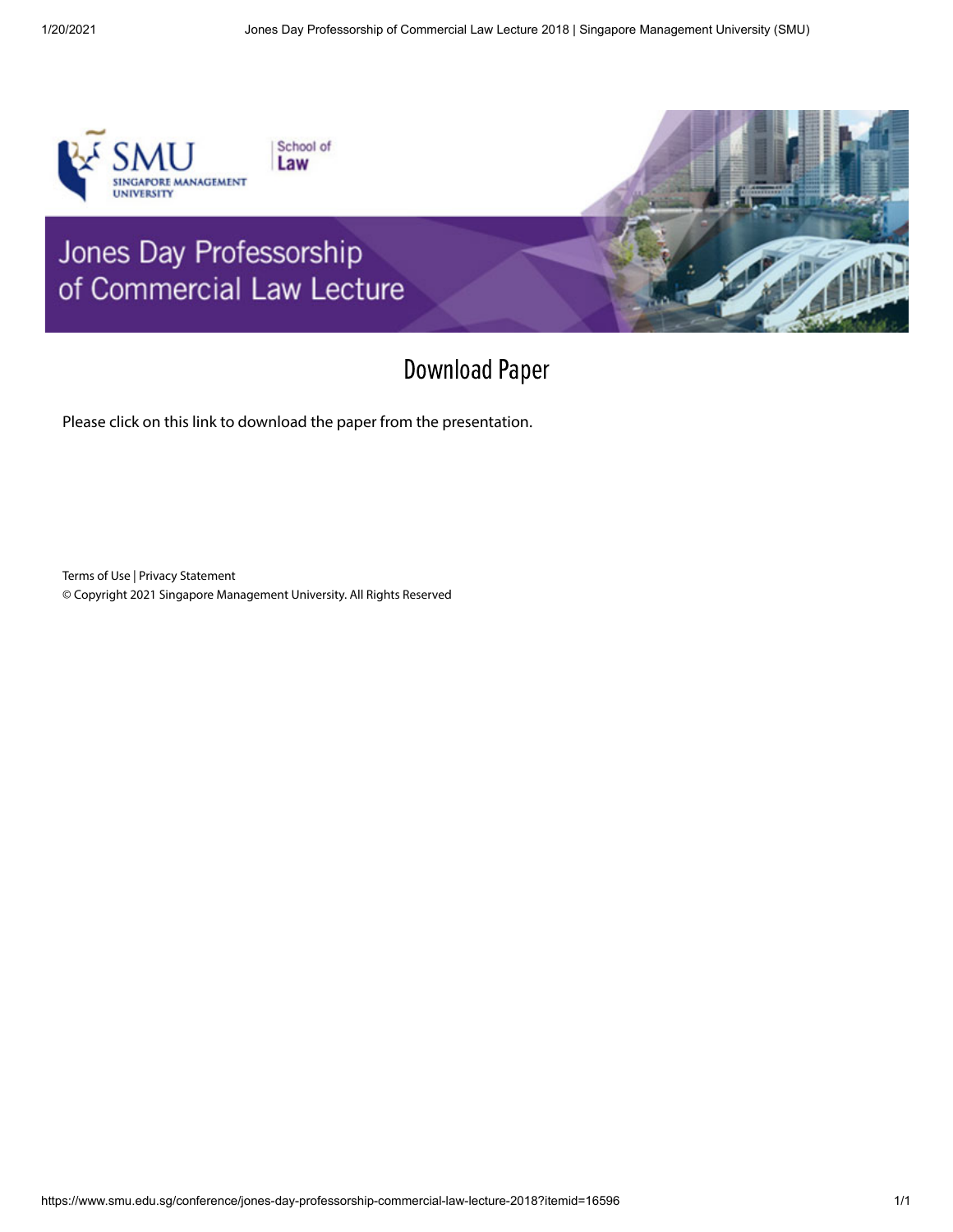

School of Law



## Contact Us

For enquiries, please contact Adeline Teo at **cebcla@smu.edu.sg**

Centre for Cross-Border Commercial Law in Asia School of Law 55 Armenian Street Singapore 179943